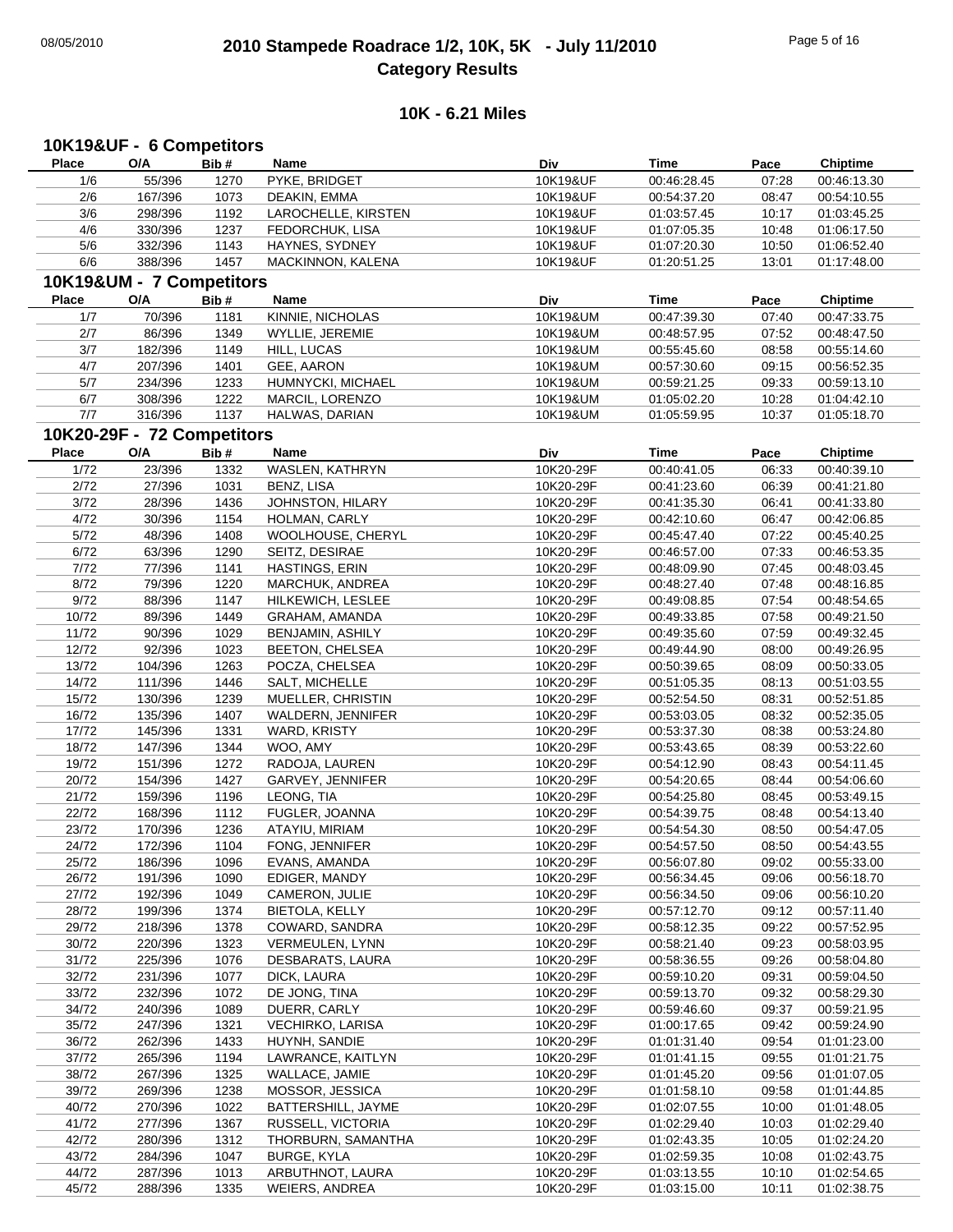# 08/05/2010 **2010 Stampede Roadrace 1/2, 10K, 5K - July 11/2010** Page 6 of 16 **Category Results**

## **10K - 6.21 Miles**

### **10K20-29F - 72 Competitors**

| Place          | O/A                        | Bib#         | Name                           | Div                    | <b>Time</b>                | Pace           | <b>Chiptime</b>            |
|----------------|----------------------------|--------------|--------------------------------|------------------------|----------------------------|----------------|----------------------------|
| 46/72          | 291/396                    | 1285         | SCOTT, ALTA                    | 10K20-29F              | 01:03:24.35                | 10:12          | 01:03:03.20                |
| 47/72          | 292/396                    | 1152         | HOBDAY, KATIE                  | 10K20-29F              | 01:03:24.80                | 10:12          | 01:03:03.80                |
| 48/72          | 293/396                    | 1276         | ROWLAND, MEGHAN                | 10K20-29F              | 01:03:36.70                | 10:14          | 01:03:00.65                |
| 49/72          | 295/396                    | 1319         | PUSZTAY, VANESSA               | 10K20-29F              | 01:03:39.80                | 10:14          | 01:03:30.80                |
| 50/72          | 297/396                    | 1199         | LI, SHUIE                      | 10K20-29F              | 01:03:54.75                | 10:17          | 01:03:37.10                |
| 51/72          | 299/396                    | 1240         | MURPHY, KYLA                   | 10K20-29F              | 01:04:20.45                | 10:21          | 01:03:35.45                |
|                |                            |              |                                |                        |                            |                |                            |
| 52/72          | 301/396                    | 1453         | SHEFFIELD, KRISTA              | 10K20-29F              | 01:04:32.05                | 10:23          | 01:04:17.65                |
| 53/72          | 305/396                    | 1227         | MCCARTY, ERIN                  | 10K20-29F              | 01:04:47.15                | 10:25          | 01:04:36.45                |
| 54/72          | 318/396                    | 1084         | DOUCETTE, JANICE               | 10K20-29F              | 01:06:14.00                | 10:39          | 01:06:14.00                |
| 55/72          | 328/396                    | 1203         | LUI, ALICE                     | 10K20-29F              | 01:06:53.25                | 10:46          | 01:06:23.65                |
| 56/72          | 335/396                    | 1287         | SCOTT, ROXANNE                 | 10K20-29F              | 01:07:57.80                | 10:56          | 01:07:14.60                |
| 57/72          | 337/396                    | 1110         | FRY, KRISTEN                   | 10K20-29F              | 01:07:58.80                | 10:56          | 01:03:26.30                |
| 58/72          | 339/396                    | 1241         | MURPHY, REBA                   | 10K20-29F              | 01:08:02.00                | 10:57          | 01:07:22.25                |
| 59/72          | 340/396                    | 1424         | <b>BOWEN, MEGAN</b>            | 10K20-29F              | 01:08:03.75                | 10:57          | 01:07:53.15                |
| 60/72          | 341/396                    | 1391         | ROBINSON, PATTY                | 10K20-29F              | 01:08:09.05                | 10:58          | 01:07:21.00                |
| 61/72          | 342/396                    | 1280         | SAIGEON, AMANDA                | 10K20-29F              | 01:08:10.45                | 10:58          | 01:07:54.60                |
| 62/72          | 344/396                    | 1057         | CHAN, KATHRYN                  | 10K20-29F              | 01:08:27.35                | 11:01          | 01:08:15.10                |
| 63/72          | 346/396                    | 1114         | GAGNON, ALLISON                | 10K20-29F              | 01:08:43.00                | 11:03          | 01:08:01.90                |
| 64/72          | 350/396                    | 1265         | POWELL, KAYLA                  | 10K20-29F              | 01:09:46.40                | 11:14          | 01:09:18.45                |
| 65/72          | 353/396                    | 1080         | DJAKOVIC, MELISSA              | 10K20-29F              | 01:10:31.75                | 11:21          | 01:09:46.95                |
|                |                            |              |                                |                        |                            |                |                            |
| 66/72          | 355/396                    | 1425         | OSTER, CAREY                   | 10K20-29F              | 01:10:43.75                | 11:23          | 01:09:51.15                |
| 67/72          | 360/396                    | 1282         | SATO, CORINNE                  | 10K20-29F              | 01:11:23.40                | 11:29          | 01:10:57.00                |
| 68/72          | 372/396                    | 1027         | BELL, NAOMI                    | 10K20-29F              | 01:14:20.90                | 11:58          | 01:14:00.35                |
| 69/72          | 382/396                    | 1125         | GLATZ, ASTA                    | 10K20-29F              | 01:17:00.40                | 12:23          | 01:16:30.70                |
| 70/72          | 386/396                    | 1131         | GREEN, LISA                    | 10K20-29F              | 01:19:17.95                | 12:46          | 01:19:00.50                |
| 71/72          | 390/396                    | 1010         | CORSI, ANDREA                  | 10K20-29F              | 01:23:00.45                | 13:21          | 01:22:16.10                |
| 72/72          | 392/396                    | 1135         | HADDEN, KIMBERLY               | 10K20-29F              | 01:25:26.80                | 13:45          | 01:24:45.55                |
|                | 10K20-29M - 35 Competitors |              |                                |                        |                            |                |                            |
| <b>Place</b>   | O/A                        | Bib#         | Name                           | Div                    | <b>Time</b>                | Pace           | <b>Chiptime</b>            |
| 1/35           | 1/396                      | 1177         | KERSHAW, DEVON                 | 10K20-29M              | 00:32:27.15                | 05:13          | 00:32:25.90                |
|                |                            |              |                                |                        |                            |                |                            |
| 2/35           | 2/396                      | 1264         | POOTZ, SPENCER                 | 10K20-29M              | 00:33:27.50                | 05:23          | 00:33:25.90                |
|                |                            |              |                                |                        |                            |                |                            |
| 3/35           | 4/396                      | 1355         | HOPFNER, GEOFF                 | 10K20-29M              | 00:35:30.90                | 05:43          | 00:35:29.80                |
| 4/35           | 6/396                      | 1447         | WASYLYNKA, ANDREW              | 10K20-29M              | 00:36:11.80                | 05:49          | 00:36:10.20                |
| 5/35           | 12/396                     | 1164         | INHABER, JOSH                  | 10K20-29M              | 00:38:53.35                | 06:15          | 00:38:49.85                |
| 6/35           | 24/396                     | 1082         | DODDS, SHAY                    | 10K20-29M              | 00:40:49.75                | 06:34          | 00:40:48.45                |
| $7/35$         | 32/396                     | 1431         | SUFFIELD, BEN                  | 10K20-29M              | 00:42:20.80                | 06:49          | 00:42:18.95                |
| 8/35           | 43/396                     | 1279         | SAETRE, MARTY                  | 10K20-29M              | 00:44:35.10                | 07:10          | 00:44:22.75                |
| 9/35           | 53/396                     | 1452         | ULLYOTT, BRETT                 | 10K20-29M              | 00:46:22.30                | 07:27          | 00:46:19.80                |
|                |                            | 1295         |                                | 10K20-29M              | 00:46:45.95                | 07:31          | 00:46:18.00                |
| 10/35          | 59/396                     |              | SHEWFELT, KYLE                 |                        |                            |                |                            |
| 11/35          | 65/396                     | 1117         | <b>GALLANT, NEIL</b>           | 10K20-29M              | 00:47:00.00                | 07:34          | 00:46:50.65                |
| 12/35          | 72/396                     | 1133         | <b>GRIENER, TOM</b>            | 10K20-29M              | 00:47:59.50                | 07:43          | 00:47:43.90                |
| 13/35          | 83/396                     | 1308         | SUCHAN, BRETT                  | 10K20-29M              | 00:48:53.20                | 07:52          | 00:48:36.05                |
| 14/35          | 85/396                     | 1018         | <b>BAGNALL, KEVIN</b>          | 10K20-29M              | 00:48:57.70                | 07:52          | 00:48:31.05                |
| 15/35          | 97/396                     | 1129         | <b>GRANT, MATT</b>             | 10K20-29M              | 00:50:21.10                | 08:06          | 00:50:12.35                |
| 16/35          | 105/396                    | 1111         | FRYER, SEAN                    | 10K20-29M              | 00:50:39.85                | 08:09          | 00:50:33.70                |
| 17/35          | 116/396                    | 1180         | KINNAIRD, DANA                 | 10K20-29M              | 00:51:18.65                | 08:15          | 00:50:59.20                |
| 18/35          | 121/396                    | 1016         | <b>BABINEC, MATT</b>           | 10K20-29M              | 00:51:48.90                | 08:20          | 00:51:38.15                |
| 19/35          | 126/396                    | 1451         | ROLLETT, JOHN                  | 10K20-29M              | 00:52:16.85                | 08:25          | 00:52:08.25                |
| 20/35          | 146/396                    | 1306         | MACHOWSKI, STEPHEN             | 10K20-29M              | 00:53:39.00                | 08:38          | 00:53:29.05                |
| 21/35          | 189/396                    | 1071         | DE JONG, BLAIR                 | 10K20-29M              | 00:56:31.40                | 09:06          | 00:55:58.00                |
| 22/35          | 200/396                    | 1309         | SUTHERLAND, ANDREW             | 10K20-29M              | 00:57:13.55                | 09:12          | 00:56:33.75                |
| 23/35          | 212/396                    | 1165         | <b>JACKSON, CHRIS</b>          | 10K20-29M              | 00:57:50.20                | 09:18          | 00:57:27.65                |
| 24/35          | 226/396                    | 1195         | LEE, PAUL                      | 10K20-29M              | 00:58:45.35                | 09:27          | 00:58:20.90                |
| 25/35          | 241/396                    | 1216         | MAGGISANO, NICHOLAS            | 10K20-29M              | 00:59:50.75                | 09:38          | 00:59:35.00                |
|                |                            |              |                                |                        |                            |                |                            |
| 26/35          | 243/396                    | 1357         | FALLS, KENTON                  | 10K20-29M              | 00:59:59.05                | 09:39          | 00:59:30.60                |
| 27/35          | 249/396                    | 1044         | <b>BULLOCK, RYAN</b>           | 10K20-29M              | 01:00:22.45                | 09:43          | 00:56:46.45                |
| 28/35          | 264/396                    | 1302         | SMITH, MARK                    | 10K20-29M              | 01:01:34.70                | 09:54          | 01:01:08.30                |
| 29/35          | 281/396                    | 1311         | THORBURN, GRAEME               | 10K20-29M              | 01:02:43.60                | 10:05          | 01:02:24.95                |
| 30/35          | 282/396                    | 1342         | WINTON, IAN                    | 10K20-29M              | 01:02:52.80                | 10:07          | 01:02:30.10                |
| 31/35          | 294/396                    | 1126         | GODZIUK, JUSTIN                | 10K20-29M              | 01:03:38.90                | 10:14          | 01:03:30.00                |
| 32/35<br>33/35 | 324/396<br>331/396         | 1402<br>1091 | GEE, DARREN<br>ELLACOTT, JAMIE | 10K20-29M<br>10K20-29M | 01:06:25.05<br>01:07:15.30 | 10:41<br>10:49 | 01:05:47.05<br>01:01:22.65 |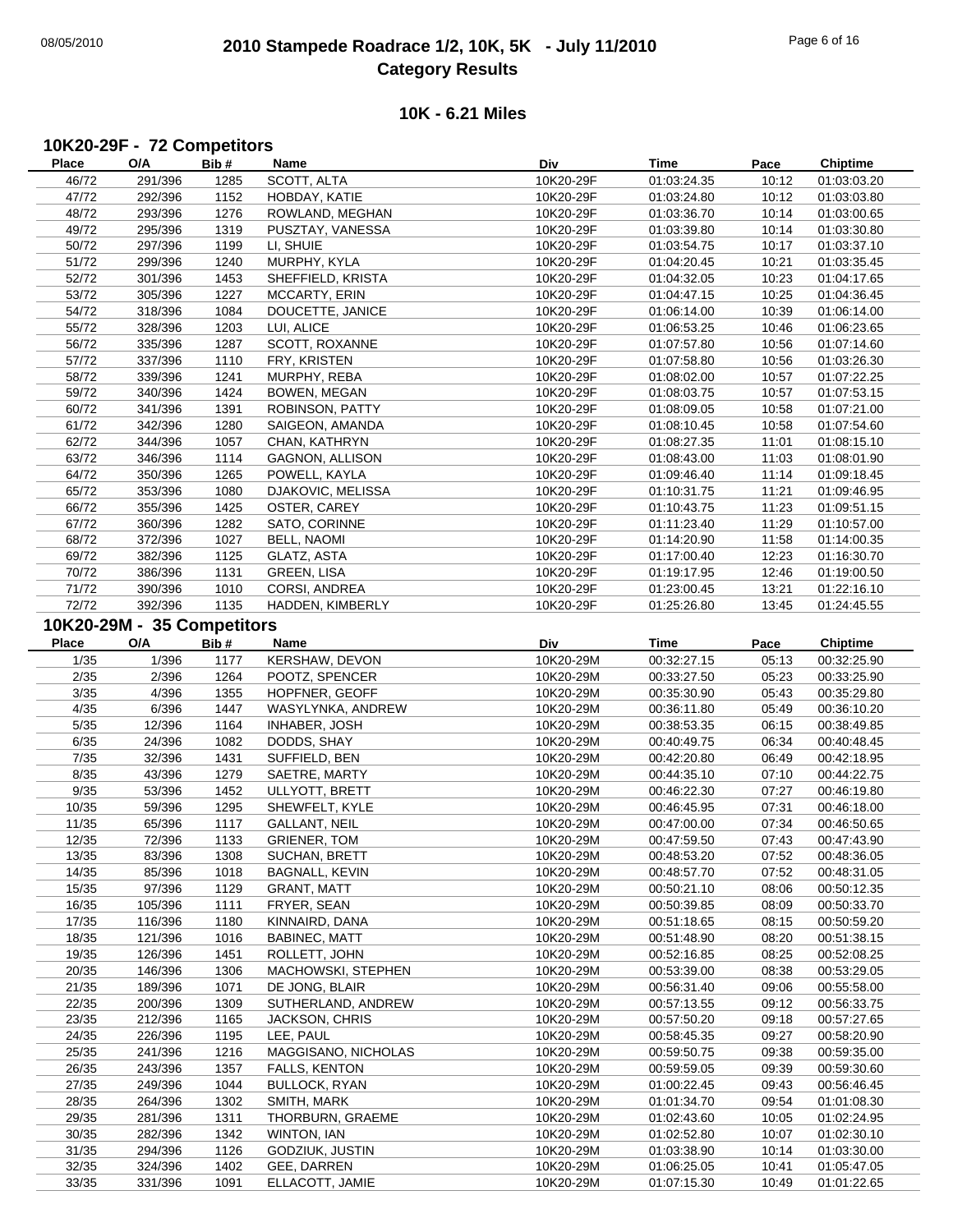# 08/05/2010 **2010 Stampede Roadrace 1/2, 10K, 5K - July 11/2010** Page 7 of 16 **Category Results**

## **10K - 6.21 Miles**

## **10K20-29M - 35 Competitors**

| <b>Place</b> | O/A                        | Bib# | Name                        | Div       | Time        | Pace  | <b>Chiptime</b> |
|--------------|----------------------------|------|-----------------------------|-----------|-------------|-------|-----------------|
| 34/35        | 349/396                    | 1291 | SEQUEIRA, VANDELL           | 10K20-29M | 01:09:43.00 | 11:13 | 01:06:05.60     |
| 35/35        | 356/396                    | 1426 | <b>BENCSIK, NICK</b>        | 10K20-29M | 01:10:44.40 | 11:23 | 01:09:51.75     |
|              | 10K30-39F - 69 Competitors |      |                             |           |             |       |                 |
|              |                            |      |                             |           |             |       |                 |
| <b>Place</b> | O/A                        | Bib# | Name                        | Div       | Time        | Pace  | <b>Chiptime</b> |
| 1/69         | 21/396                     | 1229 | MCLEOD, CANDICE             | 10K30-39F | 00:40:36.25 | 06:32 | 00:40:34.40     |
| 2/69         | 35/396                     | 1007 | ALINSANGAN, NANCY           | 10K30-39F | 00:43:14.10 | 06:57 | 00:43:08.55     |
| 3/69         | 37/396                     | 1019 | <b>BAIKIE, HILARY</b>       | 10K30-39F | 00:43:51.80 | 07:03 | 00:43:48.80     |
| 4/69         | 49/396                     | 1440 | SIM, MANDI                  | 10K30-39F | 00:45:47.50 | 07:22 | 00:45:40.25     |
| 5/69         | 52/396                     | 1354 | SOLOMCHUK, LISA             | 10K30-39F | 00:46:14.70 | 07:26 | 00:46:05.75     |
| 6/69         | 91/396                     | 1281 | SARNA, MAGDALENA            | 10K30-39F | 00:49:40.15 | 07:59 | 00:49:34.95     |
| 7/69         | 95/396                     | 1038 | <b>BRESCIA, LAURA</b>       | 10K30-39F | 00:50:02.05 | 08:03 | 00:49:53.40     |
| 8/69         | 100/396                    | 1393 | SWERTZ, JENNIFER            | 10K30-39F | 00:50:31.85 | 08:08 | 00:49:42.30     |
| 9/69         | 107/396                    | 1330 | WARD, KIM                   | 10K30-39F | 00:50:44.75 | 08:10 | 00:50:32.60     |
| 10/69        | 109/396                    | 1231 | MEIER, JULIE                | 10K30-39F | 00:50:54.05 | 08:11 | 00:50:47.65     |
| 11/69        | 110/396                    | 1217 | MAGNAN, MICHELLE            | 10K30-39F | 00:51:05.05 | 08:13 | 00:50:39.75     |
| 12/69        | 114/396                    | 1338 | <b>WIGGINTON, STEPHANIE</b> | 10K30-39F | 00:51:08.10 | 08:14 | 00:50:30.30     |
| 13/69        |                            |      |                             |           |             | 08:29 |                 |
|              | 128/396                    | 1188 | <b>KRZYWICKI, SHANNON</b>   | 10K30-39F | 00:52:44.05 |       | 00:52:26.45     |
| 14/69        | 136/396                    | 1429 | KISS, ALLISON               | 10K30-39F | 00:53:07.60 | 08:33 | 00:50:04.85     |
| 15/69        | 152/396                    | 1254 | OOSTERBAAN, JENNIFER        | 10K30-39F | 00:54:17.50 | 08:44 | 00:54:09.20     |
| 16/69        | 160/396                    | 1417 | GILLESPIE, MOLLY            | 10K30-39F | 00:54:26.00 | 08:45 | 00:54:05.15     |
| 17/69        | 166/396                    | 1346 | WOODARD, ALYSON F           | 10K30-39F | 00:54:34.80 | 08:47 | 00:54:25.75     |
| 18/69        | 171/396                    | 1008 | ALLEN, KRISTAL              | 10K30-39F | 00:54:54.35 | 08:50 | 00:54:37.05     |
| 19/69        | 175/396                    | 1259 | PATERSON, AMY               | 10K30-39F | 00:55:03.60 | 08:51 | 00:54:42.75     |
| 20/69        | 183/396                    | 1406 | RENNIE, JENNIFER            | 10K30-39F | 00:55:50.70 | 08:59 | 00:55:34.70     |
| 21/69        | 185/396                    | 1293 | SHELDON, KIRSTY             | 10K30-39F | 00:56:01.45 | 09:01 | 00:55:41.95     |
| 22/69        | 188/396                    | 1206 | LUKINUK, ELIZABETH          | 10K30-39F | 00:56:09.80 | 09:02 | 00:55:49.05     |
| 23/69        | 196/396                    | 1014 | ATAYIU, JAMILLA             | 10K30-39F | 00:56:56.50 | 09:10 | 00:56:49.30     |
| 24/69        | 197/396                    | 1139 | HANSMA, NICOLE              | 10K30-39F | 00:57:08.90 | 09:12 | 00:56:42.70     |
| 25/69        | 202/396                    | 1167 | JAMES, JESSICA              | 10K30-39F | 00:57:18.75 | 09:13 | 00:56:21.40     |
| 26/69        | 203/396                    | 1058 | CHANG, CYNTHIA              | 10K30-39F | 00:57:23.60 | 09:14 | 00:56:52.35     |
| 27/69        | 204/396                    | 1156 | HOLUNGA, JULIE              | 10K30-39F | 00:57:25.20 | 09:14 | 00:56:59.30     |
| 28/69        | 206/396                    | 1034 | <b>BLACKWELL, TERRA</b>     | 10K30-39F | 00:57:29.65 | 09:15 | 00:56:30.35     |
| 29/69        | 208/396                    | 1094 | EPP, KIMIKO                 | 10K30-39F | 00:57:32.65 | 09:15 | 00:57:11.55     |
| 30/69        | 214/396                    | 1300 | SKROVE, TAMMIE              | 10K30-39F | 00:57:51.80 | 09:18 | 00:57:23.65     |
| 31/69        | 216/396                    | 1021 | <b>BANDURA, CHRYSTAL</b>    | 10K30-39F | 00:57:58.90 | 09:20 | 00:57:26.10     |
| 32/69        | 223/396                    | 1202 | LOW, CHANTAL                | 10K30-39F | 00:58:29.35 | 09:25 | 00:58:06.35     |
|              |                            |      |                             |           |             |       |                 |
| 33/69        | 227/396                    | 1063 | COULTER, KATRINA            | 10K30-39F | 00:58:48.40 | 09:28 | 00:54:30.90     |
| 34/69        | 230/396                    | 1445 | <b>ASHTON, JENNIFER</b>     | 10K30-39F | 00:59:05.80 | 09:30 | 00:58:24.65     |
| 35/69        | 238/396                    | 1253 | OOI, JAN                    | 10K30-39F | 00:59:35.05 | 09:35 | 00:59:01.95     |
| 36/69        | 242/396                    | 1218 | <b>MAKOWECKI, SERENA</b>    | 10K30-39F | 00:59:57.45 | 09:39 | 00:59:22.55     |
| 37/69        | 245/396                    | 1178 | <b>KERTH, KRISTA</b>        | 10K30-39F | 01:00:05.50 | 09:40 | 00:59:56.75     |
| 38/69        | 251/396                    | 1193 | LAW, JODIE                  | 10K30-39F | 01:00:31.45 | 09:44 | 01:00:03.00     |
| 39/69        | 252/396                    | 1095 | ETIENNE, MONIQUE            | 10K30-39F | 01:00:32.10 | 09:44 | 00:59:48.95     |
| 40/69        | 261/396                    | 1435 | CHALMERS-NIXON, TARA        | 10K30-39F | 01:01:08.10 | 09:50 | 01:00:45.10     |
| 41/69        | 266/396                    | 1380 | GALLAGHER, KELLY            | 10K30-39F | 01:01:42.85 | 09:56 | 01:01:29.20     |
| 42/69        | 268/396                    | 1159 | HOWELL, CHRISTYN            | 10K30-39F | 01:01:45.45 | 09:56 | 01:01:34.70     |
| 43/69        | 278/396                    | 1153 | HODGSON, KRISTIE            | 10K30-39F | 01:02:31.20 | 10:04 | 01:02:13.45     |
| 44/69        | 290/396                    | 1327 | WALYUCHOW, STACEY           | 10K30-39F | 01:03:21.55 | 10:12 | 01:03:07.90     |
| 45/69        | 309/396                    | 1069 | CULLINGHAM, CAROL           | 10K30-39F | 01:05:08.40 | 10:29 | 01:04:22.25     |
| 46/69        | 314/396                    | 1039 | <b>BROE, JENNIFER</b>       | 10K30-39F | 01:05:52.00 | 10:36 | 01:05:13.75     |
| 47/69        | 326/396                    | 1122 | GIANI, SARAH                | 10K30-39F | 01:06:31.55 | 10:42 | 01:05:56.80     |
| 48/69        | 329/396                    | 1186 | KRESOWATY, JENNIFER         | 10K30-39F | 01:06:55.00 | 10:46 | 01:06:25.45     |
| 49/69        | 351/396                    | 1173 | KEELER, MELANIE             | 10K30-39F | 01:10:23.95 | 11:20 | 01:10:10.00     |
| 50/69        | 354/396                    | 1443 | MOORE, HILARY               | 10K30-39F | 01:10:38.35 | 11:22 | 01:09:53.50     |
| 51/69        | 357/396                    | 1248 | NICHOLLS, CORI              | 10K30-39F | 01:11:12.65 | 11:27 | 01:10:44.20     |
| 52/69        | 364/396                    | 1243 | NAF, MELISSA                | 10K30-39F |             | 11:39 | 01:11:30.50     |
|              |                            |      |                             |           | 01:12:24.85 |       |                 |
| 53/69        | 367/396                    | 1368 | TALDORF, KRISTA             | 10K30-39F | 01:12:39.10 | 11:41 | 01:12:07.70     |
| 54/69        | 368/396                    | 1208 | MACDONALD, JACQUELINE       | 10K30-39F | 01:12:46.35 | 11:43 | 01:12:04.65     |
| 55/69        | 370/396                    | 1098 | <b>EWART, CHRISTINE</b>     | 10K30-39F | 01:12:53.25 | 11:44 | 01:12:21.95     |
| 56/69        | 371/396                    | 1304 | STADNYK, THERESA            | 10K30-39F | 01:12:59.05 | 11:45 | 01:12:06.25     |
| 57/69        | 374/396                    | 1127 | GOSSELIN, CHARLA            | 10K30-39F | 01:15:03.65 | 12:05 | 01:14:46.50     |
| 58/69        | 375/396                    | 1269 | PROUDFOOT, CATE             | 10K30-39F | 01:15:06.60 | 12:05 | 01:14:17.05     |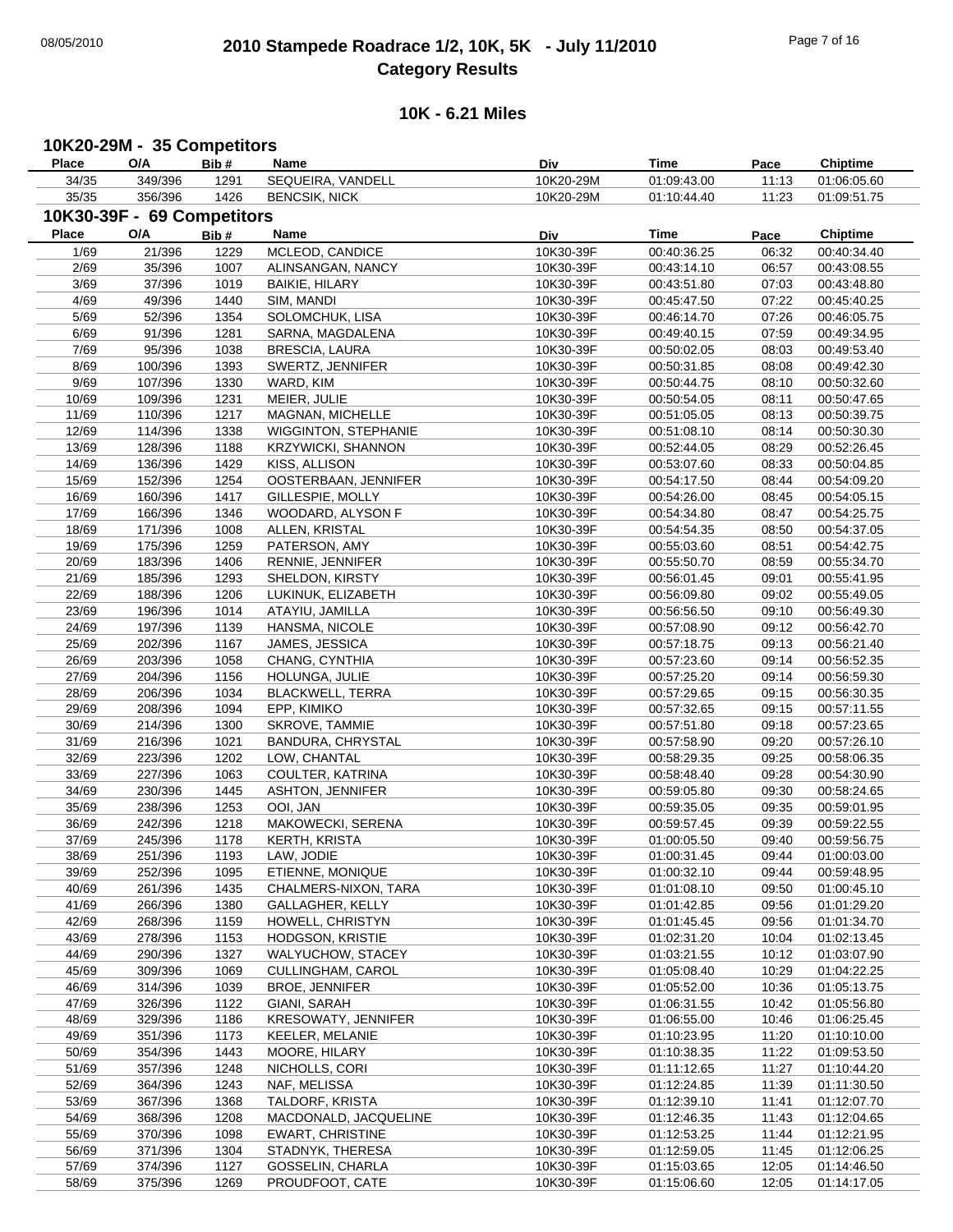# 08/05/2010 **2010 Stampede Roadrace 1/2, 10K, 5K - July 11/2010** Page 8 of 16 **Category Results**

## **10K - 6.21 Miles**

## **10K30-39F - 69 Competitors**

| <b>Place</b> | O/A                        | Bib# | Name                    | Div       | <b>Time</b> | Pace  | <b>Chiptime</b> |
|--------------|----------------------------|------|-------------------------|-----------|-------------|-------|-----------------|
| 59/69        | 376/396                    | 1362 | HOOD, CHRISTY           | 10K30-39F | 01:15:44.15 | 12:11 | 01:14:56.10     |
| 60/69        | 377/396                    | 1395 | WELDA, JANTIEN          | 10K30-39F | 01:15:44.30 | 12:11 | 01:14:56.40     |
| 61/69        | 378/396                    | 1257 | PANKIW, AMANDA          | 10K30-39F | 01:16:00.00 | 12:14 | 01:15:26.60     |
| 62/69        | 379/396                    | 1252 | OLLEN, COLLEEN          | 10K30-39F | 01:16:01.00 | 12:14 | 01:15:27.70     |
| 63/69        | 380/396                    | 1140 | HARPER, DEBRA           | 10K30-39F | 01:16:43.60 | 12:21 | 01:16:13.55     |
| 64/69        | 383/396                    | 1001 | AASEN, KIRSTEN          | 10K30-39F | 01:17:30.70 | 12:28 | 01:17:08.30     |
| 65/69        | 385/396                    | 1169 | JOHNSON, MEGHAN         | 10K30-39F | 01:18:52.65 | 12:42 | 01:12:14.50     |
|              |                            |      |                         |           |             |       |                 |
| 66/69        | 387/396                    | 1113 | FURGASON, TAMMY         | 10K30-39F | 01:19:54.95 | 12:51 | 01:18:56.50     |
| 67/69        | 389/396                    | 1213 | MACKINNON, CHARLENE     | 10K30-39F | 01:20:56.75 | 13:01 | 01:17:57.20     |
| 68/69        | 393/396                    | 1314 | TRUONG, HUONG           | 10K30-39F | 01:25:31.50 | 13:46 | 01:24:54.85     |
| 69/69        | 394/396                    | 1283 | SCHATZ, ANGELA          | 10K30-39F | 01:46:21.35 | 17:07 | 01:45:24.30     |
|              | 10K30-39M - 55 Competitors |      |                         |           |             |       |                 |
| <b>Place</b> | O/A                        | Bib# | Name                    | Div       | Time        | Pace  | <b>Chiptime</b> |
| 1/55         | 3/396                      | 1377 | COLLIE, MARC            | 10K30-39M | 00:34:38.40 | 05:34 | 00:34:37.45     |
| 2/55         | 5/396                      | 1382 | GREENWOOD, BRYCE        | 10K30-39M | 00:36:06.40 | 05:48 | 00:36:05.00     |
| 3/55         | 9/396                      | 1383 | HUSSEN, BURHAN          | 10K30-39M | 00:37:48.80 | 06:05 | 00:37:48.45     |
|              |                            |      |                         | 10K30-39M |             |       |                 |
| 4/55         | 10/396                     | 1373 | <b>BAINE, TREVOR</b>    |           | 00:38:21.60 | 06:10 | 00:38:19.45     |
| $5/55$       | 13/396                     | 1398 | PEARSON, DARYL          | 10K30-39M | 00:39:10.60 | 06:18 | 00:39:06.70     |
| 6/55         | 15/396                     | 1359 | THORKELSON, DONOVAN     | 10K30-39M | 00:39:46.50 | 06:24 | 00:39:42.55     |
| $7/55$       | 16/396                     | 1204 | LUINSTRA, DAVID         | 10K30-39M | 00:39:50.90 | 06:24 | 00:39:49.00     |
| 8/55         | 17/396                     | 1361 | FEASBY, COLIN           | 10K30-39M | 00:40:00.15 | 06:26 | 00:39:58.10     |
| 9/55         | 18/396                     | 1430 | PALASCHUK, ANDREW       | 10K30-39M | 00:40:15.85 | 06:28 | 00:40:13.00     |
| 10/55        | 19/396                     | 1403 | GOBBI, DAVID            | 10K30-39M | 00:40:19.35 | 06:29 | 00:40:09.15     |
| 11/55        | 20/396                     | 1205 | LUKINUK, BRENDT         | 10K30-39M | 00:40:34.10 | 06:31 | 00:40:30.85     |
| 12/55        | 29/396                     | 1224 | MARTIN, JEAN-LUC        | 10K30-39M | 00:42:06.55 | 06:46 | 00:42:01.60     |
| 13/55        | 31/396                     | 1419 | SMITH, COLIN            | 10K30-39M | 00:42:12.35 | 06:47 | 00:42:08.90     |
| 14/55        | 34/396                     | 1439 | ZAHARA, RYAN            | 10K30-39M | 00:43:06.30 | 06:56 | 00:43:02.65     |
| 15/55        | 36/396                     | 1100 | FAJARDO, DAVE           | 10K30-39M | 00:43:31.45 | 07:00 | 00:43:26.65     |
| 16/55        | 39/396                     | 1086 | DRAPER, SEAN            | 10K30-39M | 00:44:29.50 | 07:09 | 00:44:24.15     |
| 17/55        | 47/396                     | 1075 | DEFOREST, SHAWN         | 10K30-39M | 00:45:25.85 | 07:18 | 00:45:23.00     |
| 18/55        | 51/396                     | 1030 | BENNETT, SHAWN          | 10K30-39M | 00:46:02.20 | 07:24 | 00:45:51.80     |
|              | 54/396                     |      | GALESKI, MATTHEW        |           |             |       |                 |
| 19/55        |                            | 1116 |                         | 10K30-39M | 00:46:23.20 | 07:28 | 00:46:05.75     |
| 20/55        | 60/396                     | 1083 | DOUCETTE, GREG          | 10K30-39M | 00:46:47.55 | 07:32 | 00:46:37.60     |
| 21/55        | 66/396                     | 1228 | MCDONOUGH, STEWART      | 10K30-39M | 00:47:05.85 | 07:34 | 00:46:49.85     |
| 22/55        | 68/396                     | 1376 | <b>BRUCE, MURRAY</b>    | 10K30-39M | 00:47:25.40 | 07:38 | 00:47:06.20     |
| 23/55        | 71/396                     | 1405 | LADOUCEUR, MIKE         | 10K30-39M | 00:47:54.60 | 07:42 | 00:47:47.35     |
| 24/55        | 73/396                     | 1187 | <b>KRZYWICKI, JACEK</b> | 10K30-39M | 00:47:59.65 | 07:43 | 00:47:41.90     |
| 25/55        | 75/396                     | 1060 | CLAEYS, CORY            | 10K30-39M | 00:48:00.80 | 07:43 | 00:47:28.30     |
| 26/55        | 82/396                     | 1390 | RENNIE, SCOTT           | 10K30-39M | 00:48:48.55 | 07:51 | 00:48:31.40     |
| 27/55        | 96/396                     | 1146 | HERON, IAN              | 10K30-39M | 00:50:20.65 | 08:06 | 00:50:01.15     |
| 28/55        | 103/396                    | 1381 | GEE, TIM                | 10K30-39M | 00:50:35.20 | 08:08 | 00:49:58.65     |
| 29/55        | 108/396                    | 1329 | WARD, GLENN             | 10K30-39M | 00:50:45.00 | 08:10 | 00:50:33.15     |
| 30/55        | 113/396                    | 1296 | COULTER, SIMON          | 10K30-39M | 00:51:06.30 | 08:13 | 00:46:48.05     |
| 31/55        | 115/396                    | 1372 | ANDERSON, BRENT         | 10K30-39M | 00:51:18.60 | 08:15 | 00:51:05.15     |
| 32/55        | 118/396                    | 1307 | STEWART, JEFF           | 10K30-39M | 00:51:29.95 | 08:17 | 00:51:05.70     |
| 33/55        | 122/396                    | 1033 | <b>BERKLEY, TROY</b>    | 10K30-39M | 00:51:49.25 | 08:20 | 00:51:37.40     |
| 34/55        | 124/396                    | 1415 | MACGOWAN, DAN           | 10K30-39M | 00:51:50.55 | 08:20 | 00:51:21.30     |
| 35/55        | 125/396                    | 1384 | <b>WEARE, KENT</b>      | 10K30-39M | 00:52:12.35 | 08:24 | 00:51:58.60     |
|              |                            |      |                         |           |             |       |                 |
| 36/55        | 138/396                    | 1109 | FRIESEN, JUSTIN         | 10K30-39M | 00:53:17.00 | 08:34 | 00:52:52.35     |
| 37/55        | 150/396                    | 1337 | <b>WIGGINTON, KEVIN</b> | 10K30-39M | 00:54:12.15 | 08:43 | 00:53:35.55     |
| 38/55        | 153/396                    | 1275 | <b>REMMERT, TREVOR</b>  | 10K30-39M | 00:54:19.65 | 08:44 | 00:53:38.00     |
| 39/55        | 157/396                    | 1183 | KOKOTT, RYAN            | 10K30-39M | 00:54:24.65 | 08:45 | 00:53:33.75     |
| 40/55        | 161/396                    | 1052 | CARR, CHRIS             | 10K30-39M | 00:54:26.05 | 08:45 | 00:54:05.30     |
| 41/55        | 169/396                    | 1107 | FOURNIER, CHAD          | 10K30-39M | 00:54:52.60 | 08:50 | 00:54:21.30     |
| 42/55        | 177/396                    | 1175 | <b>KELLER, ERIC</b>     | 10K30-39M | 00:55:22.35 | 08:54 | 00:54:47.55     |
| 43/55        | 205/396                    | 1157 | HOLUNGA, SHANE          | 10K30-39M | 00:57:25.40 | 09:14 | 00:57:00.70     |
| 44/55        | 209/396                    | 1160 | HOWG, KYLE              | 10K30-39M | 00:57:34.20 | 09:16 | 00:57:02.70     |
| 45/55        | 211/396                    | 1115 | GAGNON, ERIC            | 10K30-39M | 00:57:48.60 | 09:18 | 00:57:01.35     |
| 46/55        | 219/396                    | 1172 | KEATLEY, JOSH           | 10K30-39M | 00:58:16.95 | 09:22 | 00:57:43.95     |
| 47/55        | 229/396                    | 1168 | KEELER, JEREMY          | 10K30-39M | 00:59:04.25 | 09:30 | 00:58:49.95     |
| 48/55        | 237/396                    | 1273 | RAMESSAR, RANDY         | 10K30-39M | 00:59:34.05 | 09:35 | 00:59:31.10     |
| 49/55        | 275/396                    | 1441 | HORNE, DREW             | 10K30-39M | 01:02:23.60 | 10:02 | 01:02:11.10     |
|              |                            |      |                         |           |             |       |                 |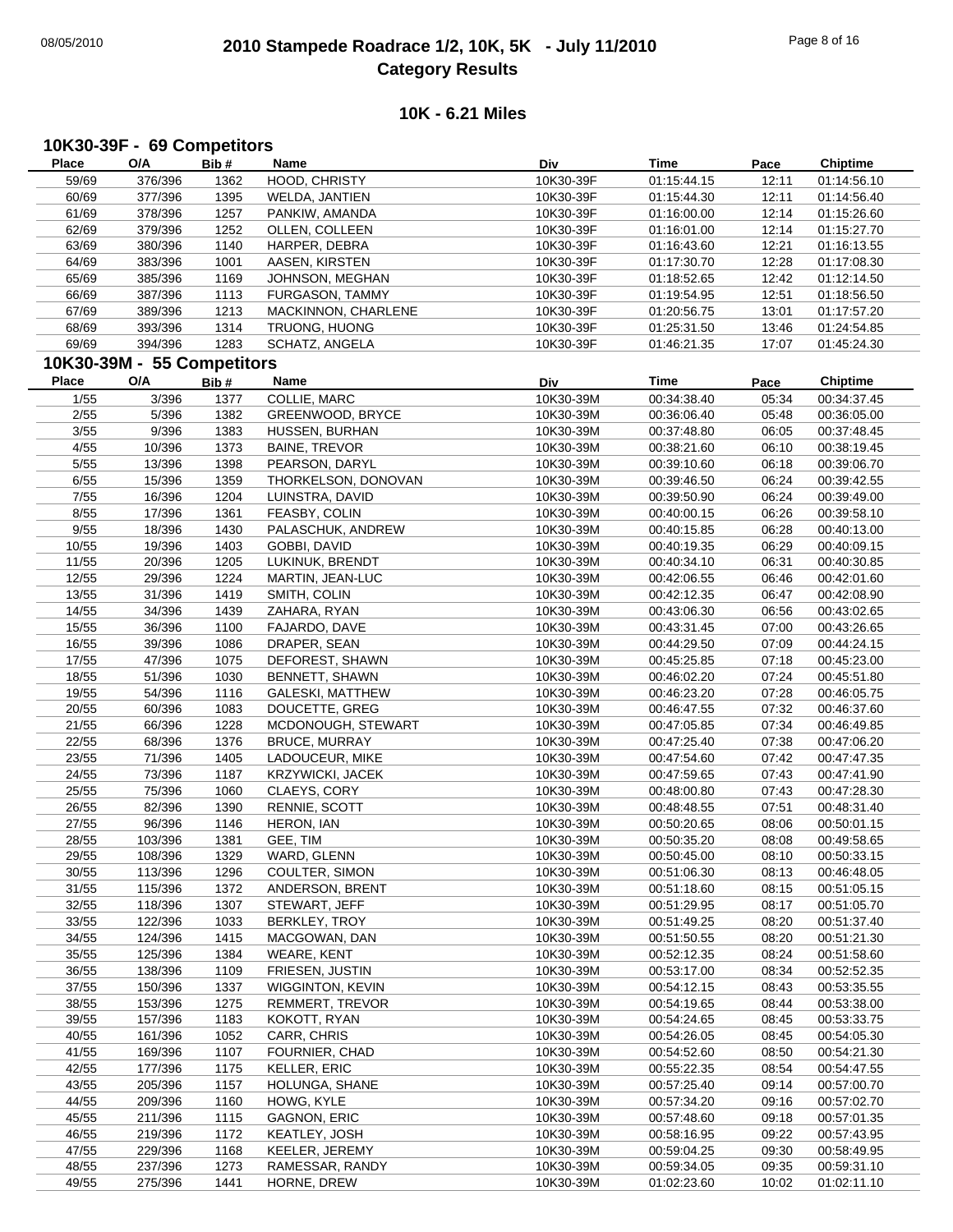## 08/05/2010 **2010 Stampede Roadrace 1/2, 10K, 5K - July 11/2010** Page 9 of 16 **Category Results**

#### **10K - 6.21 Miles**

#### **Place Name O/A Bib # Time Pace Chiptime 10K30-39M - 55 Competitors Div** 50/55 WOODMAN, CHRIS 296/396 1347 10K30-39M 01:03:31.85 01:03:48.90 10:16 51/55 307/396 1118 GAULD, DAN 10K30-39M 01:04:54.35 10:27 01:04:39.10 52/55 312/396 1121 GEE, STEVEN 10K30-39M 01:05:47.55 10:35 01:05:10.05 53/55 313/396 1040 BROE, RICHARD 10K30-39M 01:05:51.95 10:36 01:05:15.40 54/55 327/396 1020 BAKER, HUGH 10K30-39M 01:06:43.90 10:44 01:05:48.50 55/55 352/396 1081 DJAKOVIC, MIKE 10K30-39M 01:10:31.60 11:21 01:09:45.95 **Place Name O/A Bib # Time Pace Chiptime 10K40-49F - 45 Competitors Div** 1/45 64/396 1444 MEALEY, JENEE 10K40-49F 00:46:58.10 07:33 00:46:54.85 2/45 98/396 1166 JACKSHAW, KAREN 10K40-49F 00:50:29.20 08:07 00:50:20.55 3/45 99/396 1363 JAKOVAC, NANCY 10K40-49F 00:50:30.25 08:07 00:50:23.50 4/45 101/396 1059 CHARBONNEAU, HEATHER 10K40-49F 00:50:33.35 08:08 00:49:55.20 5/45 106/396 1211 MACEACHERN, CARLA 10K40-49F 00:50:44.60 08:10 00:50:26.85 6/45 112/396 1142 HATHERLY, HOPE 10K40-49F 00:51:05.70 08:13 00:50:49.80 7/45 123/396 1056 CHAN, JENNY 10K40-49F 00:51:50.20 08:20 00:51:50.20 8/45 139/396 1230 MCTAGGART COWAN, PENNEY 10K40-49F 00:53:22.90 08:35 00:53:00.80 9/45 141/396 1266 PRAKASH, LORENA 10K40-49F 00:53:29.40 08:36 00:53:15.50 10/45 THOMPSON, ROBIN 142/396 1310 10K40-49F 00:53:21.20 00:53:31.30 08:37 11/45 KINNIE, SUSAN 143/396 1404 10K40-49F 00:53:18.10 00:53:32.30 08:37 12/45 VAN TONDER, JANNA 144/396 1394 10K40-49F 00:53:26.90 00:53:32.40 08:37 13/45 156/396 1225 MCBEAN, HEATHER 10K40-49F 00:54:24.55 08:45 00:54:03.50 14/45 SHEPHERD, ALISON 164/396 1294 10K40-49F 00:54:04.65 00:54:31.05 08:46 34/48 173/396 1012 APONTE, ADA 10K40-49F 00:54:57.75 08:50 00:54:45.50 15/45 179/396 1028 BELL, SHEILA 10K40-49F 00:55:38.20 08:57 00:54:56.55 16/45 184/396 1320 VAREY, JENNIFER 1840-49F 00:55:52.45 08:59 00:55:25.75 17/45 DIFRANCESCO, LISA 187/396 1079 10K40-49F 00:55:50.95 00:56:08.80 09:02 18/45 195/396 1322 VERBONAC, MARIA 10K40-49F 00:56:54.85 09:09 00:56:35.60 19/45 LALIBERTE, TRACI 215/396 1190 10K40-49F 00:57:30.05 00:57:53.30 09:19 20/45 PREMDAS, MAUREEN 224/396 1267 10K40-49F 00:56:54.10 00:58:35.75 09:26 21/45 235/396 1161 HUMNYCKI, SELINA 2016049F 00:59:21.25 09:33 00:59:13.10 22/45 239/396 1042 BRUNTON, COLLEEN 10K40-49F 00:59:45.95 09:37 00:59:14.15 23/45 CHALMERS, KIM 244/396 1413 10K40-49F 00:59:47.35 01:00:05.30 09:40 24/45 250/396 1341 WILSON, SUZANNE 10K40-49F 01:00:23.90 09:43 00:59:54.15 25/45 PATON, GILLIAN 255/396 1260 10K40-49F 01:00:11.35 01:00:37.55 09:45 26/45 TALDORF, SYLVIA 256/396 1369 10K40-49F 01:00:08.40 01:00:39.75 09:46 27/45 259/396 1317 VAN DER MERWE, LAMINDA 210K40-49F 01:00:54.15 09:48 01:00:42.00 28/45 HILL, KELLY 260/396 1148 10K40-49F 01:00:31.90 01:01:05.20 09:50 29/45 271/396 1388 OLSEN, LINDA 10K40-49F 01:02:12.55 10:00 01:01:42.85 30/45 272/396 1371 VON DER WEID, LILIANE 10K40-49F 01:02:13.90 10:01 01:01:35.45 31/45 273/396 1360 DRIEDGER, VALERIE 273/396 1360 DRIEDGER, VALERIE 2000 10K40-49F 01:02:14.00 10:01 01:01:27.60 32/45 274/396 1256 PACAUD, DANIELE 274/396 274/396 101:02.14.00 10:01:02:14.00 33/45 276/396 1053 CATHCART, JANICE 10K40-49F 01:02:29.35 10:03 01:01:42.95 34/45 302/396 1130 GREEN, CATHY 10K40-49F 01:04:35.25 10:23 01:02:14.85 35/45 303/396 1132 GREWAL, KIMBERLY 10K40-49F 01:04:35.45 10:24 01:02:14.75 36/45 320/396 1136 HALWAS, COLLEEN 10K40-49F 01:06:18.60 10:40 01:05:37.40 37/45 321/396 1045 BURCHNALL, DEANNA 310K40-49F 01:06:18.80 10:40 01:05:31.80 38/45 322/396 1400 ADAMS, FATIN 306/10K40-49F 01:06:19.10 10:40 01:05:52.60 39/45 336/396 1184 KOMAR, ANNE MARIE 10K40-49F 01:07:58.00 10:56 01:07:14.65 40/45 345/396 1223 WILSON, MARIA 310K40-49F 01:08:34.20 11:02 01:07:54.95 41/45 BURDEN, LISA 348/396 1046 10K40-49F 01:08:29.80 01:09:19.50 11:09 42/45 361/396 1315 TURCHET, CINZIA 300 100 100 100 100 111:54.85 11:34 01:11:28.35 43/45 363/396 1003 ADAMS, KELLY 10K40-49F 01:12:09.35 11:37 01:11:43.00 44/45 365/396 1064 CRAWFORD, SUSAN 10K40-49F 01:12:25.05 11:39 01:11:31.00 45/45 WOOD, WENDY 381/396 1345 10K40-49F 01:16:14.40 01:16:43.80 12:21 **Place Name O/A Bib # Time Pace Chiptime 10K40-49M - 48 Competitors Div** 1/48 7/396 1437 PEARSON, TIM 10K40-49M 00:36:36.95 05:53 00:36:34.15 2/48 8/396 1379 CROMBIE, JAMIE 10K40-49M 00:36:56.85 05:56 00:36:54.80 3/48 11/396 1200 LINDLAND, KEVIN 10K40-49M 00:38:31.60 06:12 00:38:29.70 4/48 NEL, ANTON 14/396 1387 10K40-49M 00:39:24.40 00:39:27.80 06:21 5/48 25/396 1176 KELLY, STEVEN 26/300 10K40-49M 00:41:03.25 06:36 00:41:00.05 6/48 26/396 1026 BELL, CHRIS 10K40-49M 00:41:08.30 06:37 00:41:06.30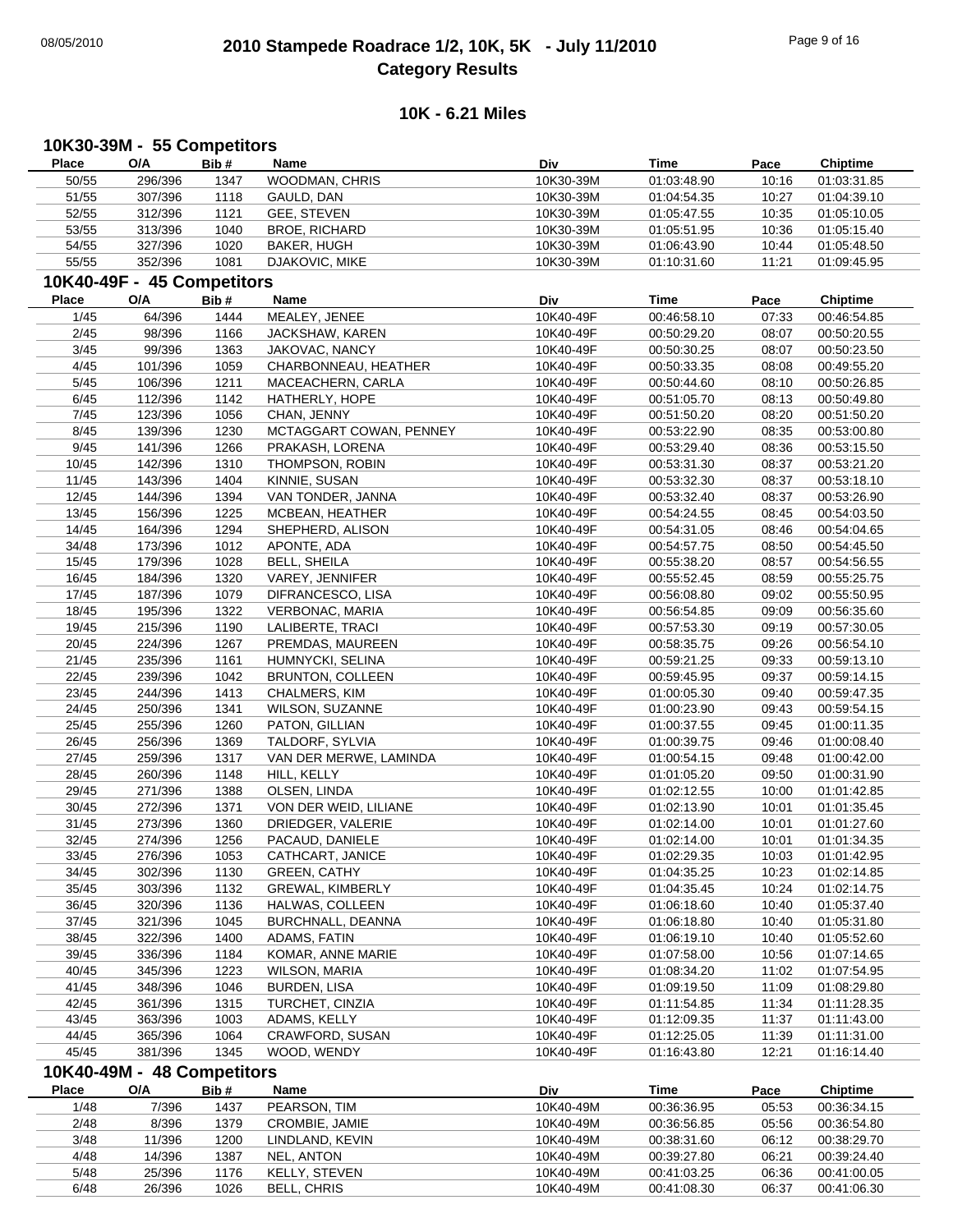# 08/05/2010 **2010 Stampede Roadrace 1/2, 10K, 5K - July 11/2010** Page 10 of 16 **Category Results**

## **10K - 6.21 Miles**

#### **10K40-49M - 48 Competitors**

| Place        | O/A                        | Bib# | Name                     | Div       | Time        | Pace  | <b>Chiptime</b> |
|--------------|----------------------------|------|--------------------------|-----------|-------------|-------|-----------------|
| 7/48         | 33/396                     | 1170 | KAY, JEFF                | 10K40-49M | 00:43:03.20 | 06:55 | 00:42:59.45     |
| 8/48         | 38/396                     | 1448 | SAVOIE, JOHN             | 10K40-49M | 00:44:10.60 | 07:06 | 00:44:06.80     |
| 9/48         | 41/396                     | 1352 | ZORNIAK, MIKE            | 10K40-49M | 00:44:30.70 | 07:09 | 00:44:25.50     |
| 10/48        | 45/396                     | 1219 | MANNS, DEREK             | 10K40-49M | 00:44:57.80 | 07:14 | 00:44:45.65     |
| 11/48        | 46/396                     | 1370 | THEROUX, MIKE            | 10K40-49M | 00:45:18.15 | 07:17 | 00:45:00.70     |
| 12/48        | 50/396                     | 1191 | LARMER, PAUL             | 10K40-49M | 00:45:57.00 | 07:23 | 00:45:48.10     |
| 13/48        | 57/396                     | 1054 | CAUSTON, ASHLEY          | 10K40-49M | 00:46:33.35 | 07:29 | 00:46:28.10     |
| 14/48        | 62/396                     | 1358 | VETTER, MARTIN           | 10K40-49M | 00:46:52.05 | 07:32 | 00:46:46.85     |
| 15/48        | 67/396                     | 1421 | WIEBE, RANDY             | 10K40-49M | 00:47:17.20 | 07:36 | 00:47:12.25     |
| 16/48        | 69/396                     | 1261 | MOLAND, PATRICK          | 10K40-49M | 00:47:37.85 | 07:40 | 00:47:34.35     |
| 17/48        | 76/396                     | 1051 | CARLSON, MARK            | 10K40-49M | 00:48:05.30 | 07:44 | 00:48:00.25     |
| 18/48        | 78/396                     | 1385 | MACLEOD, SHANE           | 10K40-49M | 00:48:21.80 | 07:47 | 00:48:07.45     |
| 19/48        | 80/396                     | 1432 | FILLIP, TODD             | 10K40-49M | 00:48:33.65 | 07:49 | 00:47:59.05     |
| 20/48        | 84/396                     | 1150 | HINTON, DAREN            | 10K40-49M | 00:48:53.35 | 07:52 | 00:48:29.20     |
| 21/48        | 93/396                     | 1249 | NORTON, NICK             | 10K40-49M | 00:49:51.20 | 08:01 | 00:49:40.55     |
| 22/48        | 94/396                     | 1009 | ANDERSON, DARYL          | 10K40-49M | 00:50:00.90 | 08:03 | 00:49:45.25     |
| 23/48        | 102/396                    | 1099 | EWASIUK, CHRISTOPHER     | 10K40-49M | 00:50:33.80 | 08:08 | 00:50:14.70     |
| 24/48        | 117/396                    | 1055 | CEVRAINI, BRUCE          | 10K40-49M | 00:51:27.35 | 08:17 | 00:51:16.05     |
| 25/48        | 127/396                    | 1258 | PANNETT, STEPHEN         | 10K40-49M | 00:52:43.45 | 08:29 | 00:51:40.20     |
| 26/48        | 129/396                    | 1251 | O'DONOVAN, KEVIN         | 10K40-49M | 00:52:44.95 | 08:29 | 00:52:20.30     |
| 27/48        | 131/396                    | 1340 | WILLS, ROBERT            | 10K40-49M | 00:52:54.70 | 08:31 | 00:52:31.75     |
| 28/48        | 137/396                    | 1434 | NIXON, TROY              | 10K40-49M | 00:53:09.05 | 08:33 | 00:52:46.65     |
| 29/48        | 140/396                    | 1288 | SCOTT, STEPHEN           | 10K40-49M | 00:53:25.05 | 08:36 | 00:52:40.20     |
| 30/48        | 149/396                    | 1182 | KLINGBEIL, NORBERT       | 10K40-49M | 00:54:08.35 | 08:43 | 00:53:17.50     |
| 31/48        | 155/396                    | 1134 | <b>GROMACK, STEVE</b>    | 10K40-49M | 00:54:22.20 | 08:45 | 00:53:53.70     |
| 32/48        | 158/396                    | 1062 | COOK, KEN                | 10K40-49M | 00:54:24.70 | 08:45 | 00:53:46.55     |
| 33/48        | 162/396                    | 1399 | REDHEAD, DONALD          | 10K40-49M | 00:54:27.30 | 08:46 | 00:54:04.15     |
| 35/48        | 194/396                    | 1414 | HARASYM, MICHAEL         | 10K40-49M | 00:56:41.20 | 09:07 | 00:56:28.60     |
| 36/48        | 217/396                    | 1232 | MELENKA, GERRY           | 10K40-49M | 00:58:11.85 | 09:22 | 00:57:57.95     |
| 37/48        | 248/396                    | 1198 | LEVEQUE, PETER           | 10K40-49M | 01:00:19.10 | 09:42 | 00:59:41.55     |
| 38/48        | 257/396                    | 1350 | YOUNGER, BRIAN           | 10K40-49M | 01:00:42.65 | 09:46 | 00:59:51.80     |
| 39/48        | 279/396                    | 1418 | ROBINSON, JORDAN         | 10K40-49M | 01:02:43.10 | 10:05 | 01:02:24.25     |
| 40/48        | 285/396                    | 1048 | <b>BURGE, SCOTT</b>      | 10K40-49M | 01:03:00.75 | 10:08 | 01:02:45.00     |
| 41/48        | 286/396                    | 1303 | SMITH, RICHARD           | 10K40-49M | 01:03:11.90 | 10:10 | 01:02:48.85     |
| 42/48        | 304/396                    | 1221 | MARCIL, DEAN             | 10K40-49M | 01:04:46.30 | 10:25 | 01:04:25.30     |
| 43/48        | 310/396                    | 1455 | DOBSON, STEVE            | 10K40-49M | 01:05:13.05 | 10:30 | 01:04:33.35     |
| 44/48        | 319/396                    | 1209 | MACDONALD, JAMES         | 10K40-49M | 01:06:15.45 | 10:40 | 01:05:45.45     |
| 45/48        | 323/396                    | 1138 | HALWAS, DAVID            | 10K40-49M | 01:06:20.50 | 10:40 | 01:05:37.15     |
| 46/48        | 325/396                    | 1364 | LAROCHELLE, YVES         | 10K40-49M | 01:06:26.50 | 10:41 | 01:06:15.75     |
| 47/48        | 359/396                    | 1158 | HOWARD, MICHAEL          | 10K40-49M | 01:11:21.60 | 11:29 | 01:10:38.55     |
| 48/48        | 384/396                    | 1119 | GEE, GARRY               | 10K40-49M | 01:17:42.15 | 12:30 | 01:17:02.45     |
|              | 10K50-59F - 20 Competitors |      |                          |           |             |       |                 |
|              |                            |      |                          |           |             |       |                 |
| <b>Place</b> | O/A                        | Bib# | Name                     | Div       | Time        | Pace  | <b>Chiptime</b> |
| 1/20         | 148/396                    | 1093 | ELLIOTT, JUDITH          | 10K50-59F | 00:54:04.10 | 08:42 | 00:53:39.50     |
| 2/20         | 163/396                    | 1015 | AUFFRAY, ROSEMARIE       | 10K50-59F | 00:54:27.75 | 08:46 | 00:54:12.30     |
| 3/20         | 165/396                    | 1162 | HURDAL, LAURA            | 10K50-59F | 00:54:32.40 | 08:46 | 00:54:15.10     |
| 4/20         | 181/396                    | 1210 | MACDONALD, LEISA         | 10K50-59F | 00:55:41.60 | 08:58 | 00:55:22.20     |
| 5/20         | 193/396                    | 1197 | LEPAGE, LISE             | 10K50-59F | 00:56:34.60 | 09:06 | 00:56:11.70     |
| 6/20         | 201/396                    | 1411 | <b>IRELAND, COLEENE</b>  | 10K50-59F | 00:57:15.70 | 09:13 | 00:56:49.80     |
| 7/20         | 221/396                    | 1017 | <b>BABINEC, PATRICIA</b> | 10K50-59F | 00:58:27.40 | 09:24 | 00:58:15.80     |
| 8/20         | 228/396                    | 1226 | MCCAFFREY, PAT           | 10K50-59F | 00:58:56.00 | 09:29 | 00:58:47.10     |
| 9/20         | 233/396                    | 1215 | MACLEAN, MARTINA         | 10K50-59F | 00:59:15.15 | 09:32 | 00:58:50.75     |
| 10/20        | 254/396                    | 1214 | MACLEAN, ALICE           | 10K50-59F | 01:00:35.10 | 09:45 | 01:00:11.00     |
| 11/20        | 283/396                    | 1245 | NEUMANN, JANET           | 10K50-59F | 01:02:54.85 | 10:07 | 01:02:16.80     |
| 12/20        | 289/396                    | 1336 | WEIERS, VIOLA            | 10K50-59F | 01:03:15.20 | 10:11 | 01:02:39.10     |
| 13/20        | 306/396                    | 1333 | <b>WATSON, LAUREL</b>    | 10K50-59F | 01:04:52.65 | 10:26 | 01:03:59.10     |
| 14/20        | 317/396                    | 1313 | TOREN, BELLANNE          | 10K50-59F | 01:06:00.05 | 10:37 | 01:05:40.60     |
| 15/20        | 347/396                    | 1068 | CRUXTON, DIANE           | 10K50-59F | 01:08:54.50 | 11:05 | 01:08:21.65     |
| 16/20        | 358/396                    | 1171 | KEATING, MARILYN         | 10K50-59F | 01:11:20.15 | 11:29 | 01:10:37.25     |
| 17/20        | 362/396                    | 1456 | SHEPPY, BOBBIE           | 10K50-59F | 01:12:07.05 | 11:36 | 01:11:40.95     |
| 18/20        | 366/396                    | 1339 | WILLIAMS, JANET          | 10K50-59F | 01:12:27.50 | 11:40 | 01:12:01.05     |
| 19/20        | 369/396                    | 1301 | SMITH, LINDA             | 10K50-59F | 01:12:49.70 | 11:43 | 01:12:03.15     |